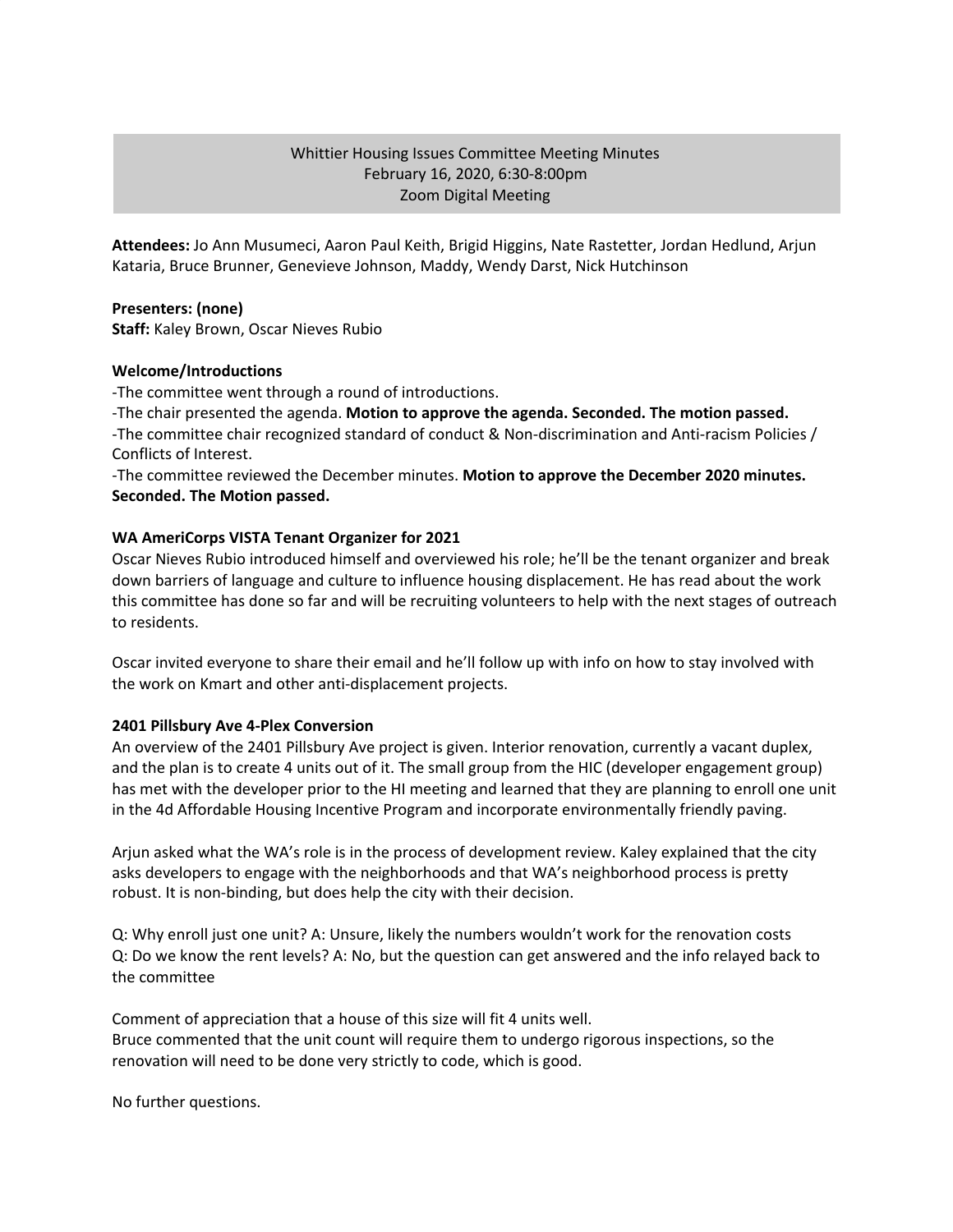**Motion to support the project and variances needed for rezoning, vehicle access, and a cluster development conditional use permit. Seconded. Motion passes 11-0-0.**

WA will draft a letter for the board to review/sign off on in advance of the February 22nd Planning Commission hearing.

A quick review of the City of Minneapolis' 4d Affordable Housing Incentive Program was provided.

### **Housing Issues Committee Subgroup**

**Kmart Site Visioning & Engagement:** Kaley shared the workings of the Kmart redevelopment group - so far the group is meeting semi-regularly and building a framework for how WA should engage with the community once the spring hits and people remember Kmart is a project to pay attention to.

Jordan Hedlund is doing research on the site and will be working with his advisor to create some renderings/plans/etc. to get the community's input. Jordan sent out a survey that he got over 300 responses to. He closed the survey in December but may look at more responses if they come in. Survey: https://www.surveymonkey.com/r/PYNL78H

Arjun asked about the milestones and steps to the process. Kaley explained that we're still waiting for formal next steps from the city, but there's been musings about starting with the transportation infrastructure and design in the area.

**Anti-Displacement Organizing:** Kaley provided an update on the TOPA (Tenant Opportunity to Purchase Amendment) legislation organizing work. The Council has been supportive of this and Lisa Bender has also been supportive, however there is not full buy-in among City departments (CPED) about how it would be feasibly incorporated and is meeting resistance.

**Developer Engagement:** An update on the Developer Scorecard is provided; they are working on refining it; a new development was used as a test on the scoring system, and it proved to be a decent representation of how the committee sentiment on the project.

**Unhoused Neighbors Support:** An update on the unhoused neighbors working group is provided; they were able to provide sanitization for unhoused neighbors in the neighborhood last summer and fall and are trying to figure out new ways to get ahead of housing instability. CP Bender's staff said two new staff positions have been added to the city's rolls with federal funding to be dedicated to coordination and response for encampments and supporting unsheltered community members. One new person will be staffed at the County as well.

#### **Other Development Updates**

The WA's new development tracker on the WA website was shared and overviewed. The St. Stephen's development initially proposed for 4th Ave didn't end up working out. They were proposing a 4 story building and once 2040 was codified they would have been limited to three, so the numbers no longer worked out.

Comment that Commissioner Conley is the best person in local government on the unhoused neighbors issue. A question was raised about the Simpson Housing zoning and a comment made in opposition of the size of the size of the facility and its impact on urban design.